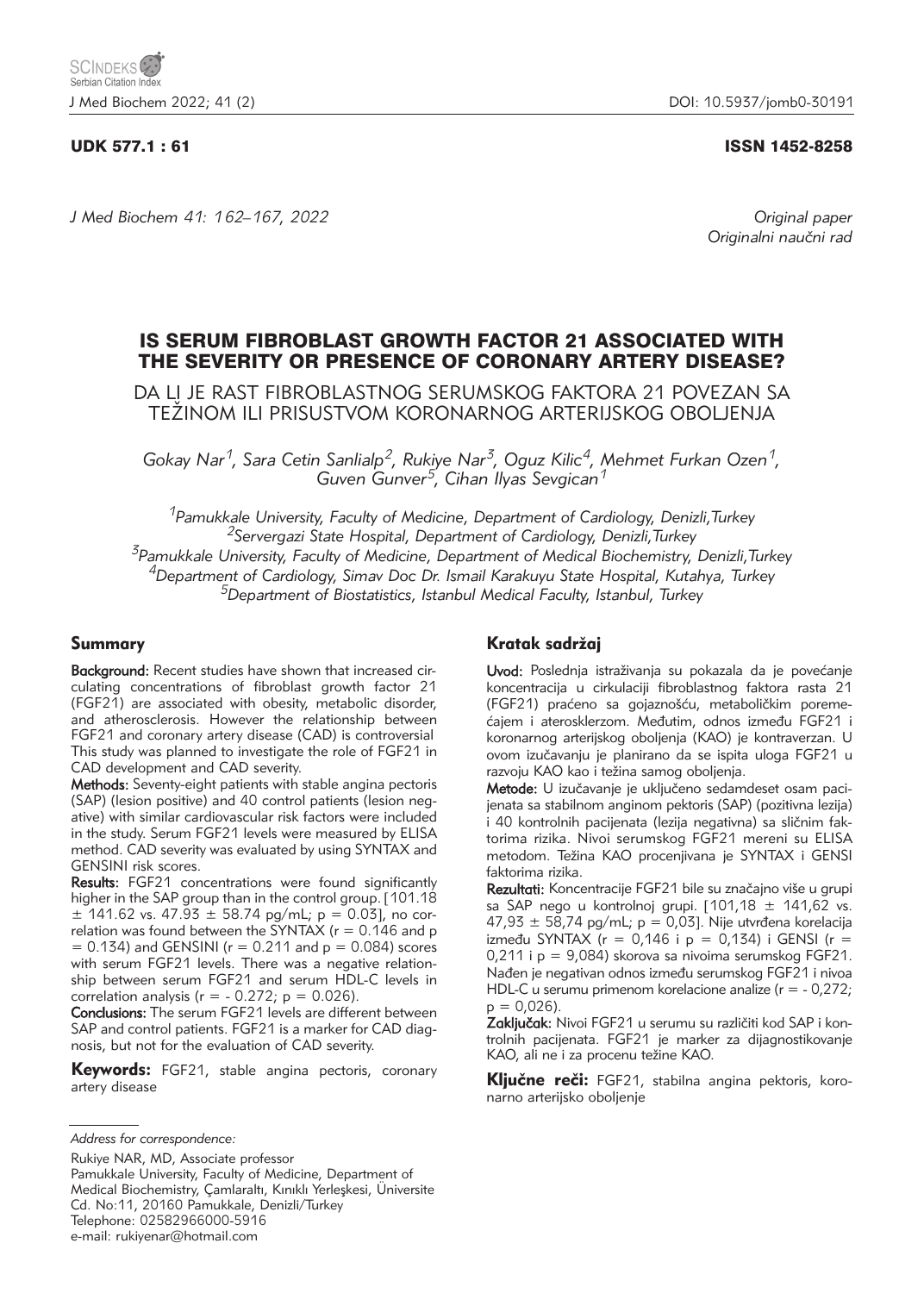# Introduction

Cardiovascular diseases (CVDs) are among the most common causes of morbidity and mortality (1). Despite the developments in evidence-based medical treatments and revascularisation strategies, CVD still continues to be a global health problem and leads to a significant burden on the health system (2, 3). Atherosclerosis has been assumed to be a chronic inflammatory process, and the immune system's response to oxidised lipoproteins, in particular, initiates this process (4, 5). Many inflammatory biomarkers, especially cytokines, have been investigated for the prevention and early detection of CVD (2, 6).

Adipose tissue secretes many bioactive adipokines. These adipokines not only affect the metabolism, but also have many effects on the cardiovascular system (3). Fibroblast growth factor (FGF) is a hormone-like structure that plays a role in cell proliferation, hyperplasia, differentiation, and angiogenesis (7). FGF21 is a member of the FGF endocrine subfamily.

High serum FGF21 levels have been shown in obese patients with type 2 diabetes mellitus and metabolic syndrome (10). Although the relationship between FGF21 and CVD has been shown in some studies, its role in the pathophysiology of CAD is still not fully understood (11). We aimed to investigate the role of FGF21 in CAD development and CAD severity in patients with SAP.

### Materials and Method

#### *Patient population*

In this cross-sectional case-control study, the patients who underwent coronary angiography with suspicion of CAD at the Pamukkale University Cardiology Department between January 1, 2018 and January 5, 2018 were included. All patients were evaluated in terms of age, gender, history, family history, smoking, presence of comorbidities, and drug use before coronary angiography. The physical examinations were performed. A comprehensive, twodimensional transthoracic echocardiography (2D-TTE) examination (GE vivid S5) was performed for all patients. The left ventricular ejection fraction (LVEF) was calculated by the bi-planar Simpson method.

Previous acute coronary syndrome (ACS), documented CAD, chronic or inflammatory systemic diseases, autoimmune diseases, malignancies, severe heart valve diseases, a left ventricular ejection fraction <50%, chronic kidney failure [Cockcroft-Gault formula calculated glomerular filtration rate 90  $mL/min1.73 m<sup>2</sup>)$ ], haematological disorders, thyroid dysfunctions, pregnancy, and suspicious pericarditis or myocarditis were determined as exclusion criteria. Stable angina pectoris (SAP) was defined as the presence of typical chest pain or equivalent symptoms

during exercise and a positive treadmill test or visualisation of ischaemia on stress echocardiography and myocardial perfusion scintigraphy. Patients who did not have any atherosclerotic lesions on coronary angiography were included in the control group. This study was carried out with the approval of the Institutional Review Board of the Pamukkale University Medical Faculty, and informed consent was obtained from all registered patients.

#### *Blood samples*

Peripheral venous blood samples of the patients were collected after eight to 12 hours of fasting. Fasting serum glucose (FSG), creatinine, triglyceride (TG), total cholesterol (TC), low density lipoprotein cholesterol (LDL-C), high density lipoprotein cholesterol (HDL-C) and C-reactive protein (CRP) levels were analysed with the electrochemiluminescence method on a Cobas 702 autoanalyser (Roche Diagnostics GmbH, Mannheim, Germany). The hemogram parameters were analysed with the Mindray BC-6800 system through the electrical impedance method.

#### *FGF21 level measurement*

Blood samples were centrifuged at 3,000 x g for 10 minutes, and the serum was stored at -80 degrees Celsius (°C) until the analysis. Serum FGF21 concentrations were measured in accordance with the manufacturer's protocol with a commercial ELISA kit (YLA0238HU, Shanghai YL Biotech Co., Ltd). The concentration range of the assay was 5 to 1,500 pg/mL. The absorbance was measured at 450 nm with a Biotek Elx800 microplate reader (BioTek Instruments Inc., U.S.A.). The data were processed with the Gen5 Data Analysis software (BioTek Instruments Inc., U.S.A.). The variation coefficients within and between experiments were determined as < (8%) and < (12%), respectively**.**

#### *Coronary angiography*

Coronary angiography was performed using standard tech-nique (GE Innova 2100) at the Pamuk kale University Cardiology Department Selective cine angiographic images of the coronaries were recorded with a digital angiographic system. The significant CAD was defined as narrowing of the vessel lumen diameter> 50%, including the three major coronary arteries and the first branches of the left anterior descending artery or circumflex artery. Diagnostic angiograms were recorded using a digital media viewer and their analysis was randomly performed by two experienced cardiologists, blinded to the study protocol.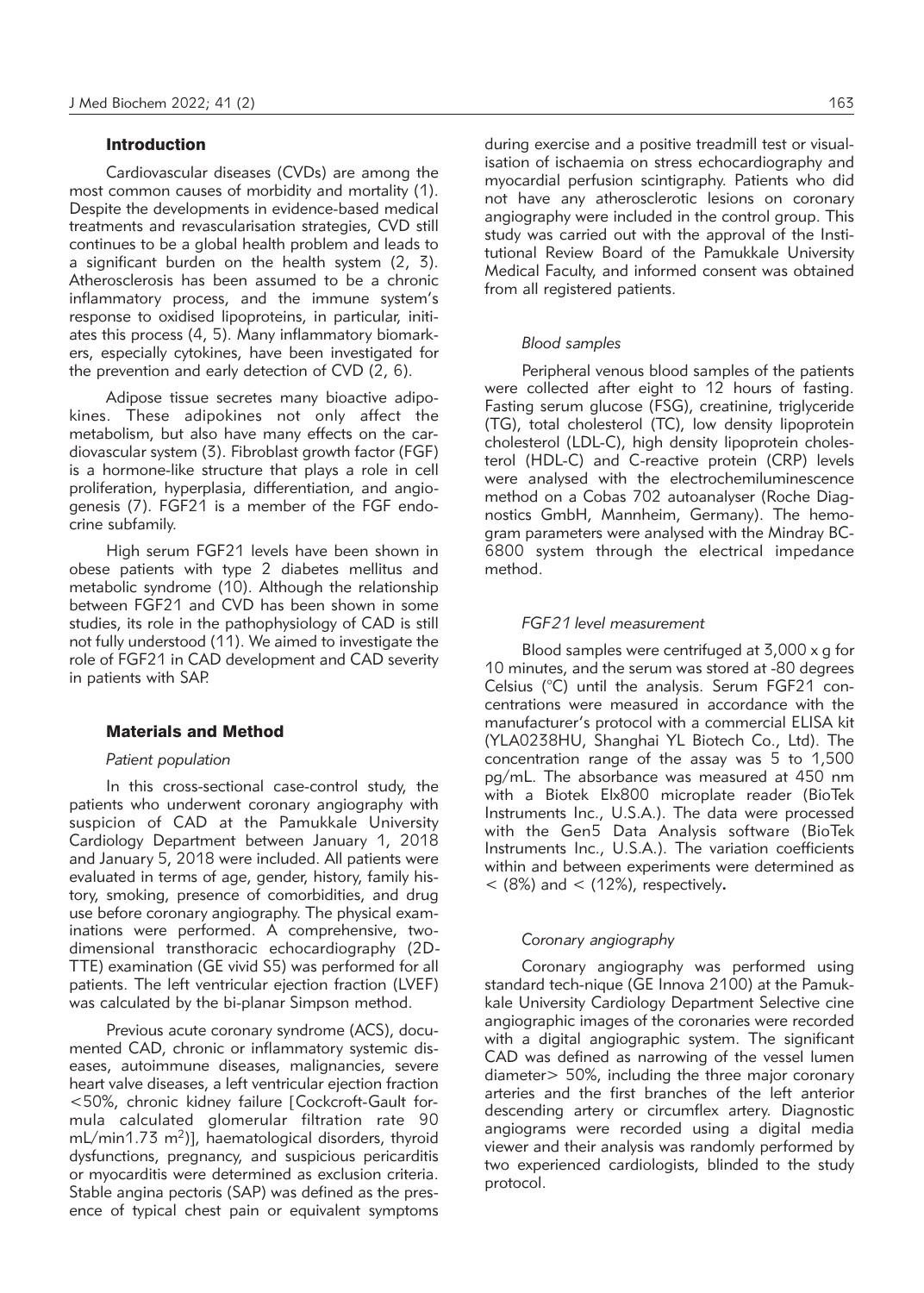#### *Angiographic risk scoring*

Atherosclerotic lesion severity was evaluated by using SYNTAX and GENSINI scores. SYNTAX score is a scoring system developed based on the number, location, function and complexity of the coronary lesions, calculated for stenosis diameter of 50% or greater in vessels of 1.5 mm or more in diameter. The final online updated version [2.11] was used (www.syntaxscore.com) (12). In the GENSINI scoring system, the lesions were classified as 0–25%, 26– 50%, 51–75%, 76–90% according to the degree of angiographic stenosis, and were scored 1,2,4,8,16 and 32 points, respectively. Then the score was multiplied by the coefficient defined according to the localization of the lesion. (Left main coronary artery, 5; proximal segment of left anterior descending (LAD) coronary artery or left circumflex (LCx) artery, 2.5; middle segment of LAD or LCx coronary artery, 1.5; distal segment of LAD and LCx, first diagonal branch, first marginal branch, right coronary artery, posterior descending artery, 1; and intermediate artery and second diagonal and second large marginal branches, 0.5) (13).

#### *Statistical analysis*

Statistical analysis were performed on SPSS version 20.0. Normality check for continuous variables were performed by Kolmogorov-Smirnov test and normality assumption was proven for variables and subgroups. Chi-square test was used for categorical variables and independent sample t test was used for continuous variables. Pearson correlation was used to determine relationship between continuous variables. Statistical significance level (alpha) was determined as 0.05.

### **Results**

A total of 118 consecutive patients were enrolled in the study. The baseline demographic, clinical features, laboratory test values and other parameters of the groups are shown in *Table I*. The patients in the SAP group were significantly older than those in the control group (63.29  $\pm$  10.79 vs 58.88  $\pm$ 11.49;  $p = 0.04$ ), and there were more male patients in the SAP group (74% vs. 58%;  $p=0.015$ ). The incidences of cardiovascular risk factors, such as hypertension, diabetes and smoking, were similar in both

|  |  | Table I Baseline demographics - clinical characteristics, laboratory and angiographic parameters. |  |  |
|--|--|---------------------------------------------------------------------------------------------------|--|--|
|  |  |                                                                                                   |  |  |

| Baseline demographics and clinical<br>characteristics | SAP group (lesion $+$ )<br>$(n=78)$ | Control group (lesion -)<br>$(n=40)$ | p value |  |  |  |
|-------------------------------------------------------|-------------------------------------|--------------------------------------|---------|--|--|--|
| Age (y)                                               | $63.29 \pm 10.79$                   | $58.88 \pm 11.49$                    | 0.04    |  |  |  |
| Males, n (%)                                          | 58 (74%)                            | 21 (53%)                             | 0.015   |  |  |  |
| Hypertension, n (%)                                   | 46 (58%)                            | 24 (60%)                             | 0.915   |  |  |  |
| Diabetes Mellitus, n (%)                              | 29 (37%)                            | 12 (30%)                             | 0.438   |  |  |  |
| Smoking, n (%)                                        | 17 (21%)                            | 7 (18%)                              | 0.583   |  |  |  |
| LVEF $(\%)$                                           | $53.45 \pm 9.16$                    | $57.03 \pm 6.23$                     | 0.03    |  |  |  |
| Laboratory data                                       |                                     |                                      |         |  |  |  |
| FSG (mmol/L)                                          | $7.04 \pm 2.73$                     | $6.64 \pm 1.92$                      | 0.41    |  |  |  |
| Creatinine (mmol/L)                                   | $88.4 \pm 75.14$                    | $87.51 \pm 27.40$                    | 0.51    |  |  |  |
| Haemoglobin (g/L)                                     | $133.2 \pm 19.0$                    | $135.3 \pm 17.3$                     | 0.56    |  |  |  |
| WBC ( $\times$ 10 <sup>9</sup> /L)                    | $9.34 \pm 2.86$                     | $9.21 \pm 2.89$                      | 0.82    |  |  |  |
| TChol (mmol/L)                                        | $4.62 \pm 1.32$                     | $4.91 \pm 1.60$                      | 0.29    |  |  |  |
| LDL-C (mmol/L)                                        | $2.74 \pm 1.15$                     | $2.79 \pm 1.29$                      | 0.85    |  |  |  |
| HDL-C (mmol/L)                                        | $1.08 \pm 0.30$                     | $1.42 \pm 0.89$                      | < 0.00  |  |  |  |
| TG (mmol/L)                                           | $1.79 \pm 1.24$                     | $1.65 \pm 0.99$                      | 0.54    |  |  |  |
| CRP (mg/mL)                                           | $12.9 \pm 27.1$                     | $5.8 \pm 5.2$                        | 0.12    |  |  |  |
| FGF21 (pg/mL)                                         | $101.18 \pm 141.62$                 | $47.93 \pm 58.74$                    | 0.03    |  |  |  |
| Angiographic data                                     |                                     |                                      |         |  |  |  |
| <b>SYNTAX</b> score                                   | $23.80 \pm 9.53$                    |                                      |         |  |  |  |
| <b>GENSINI</b> score                                  | $50.01 \pm 32.15$                   |                                      |         |  |  |  |

Abbreviations: FSG, fasting serum glucose; WBC, white blood cells; TChol, total cholesterol; LDL-C, low-density lipoprotein cholesterol; HDL-C, high-density lipoprotein cholesterol; TG, triglycerides; CRP, C-reactive protein; FGF21, fibroblast growth factor 21; LVEF, left ventricular ejection fraction, SAP, Stable angina pectoris.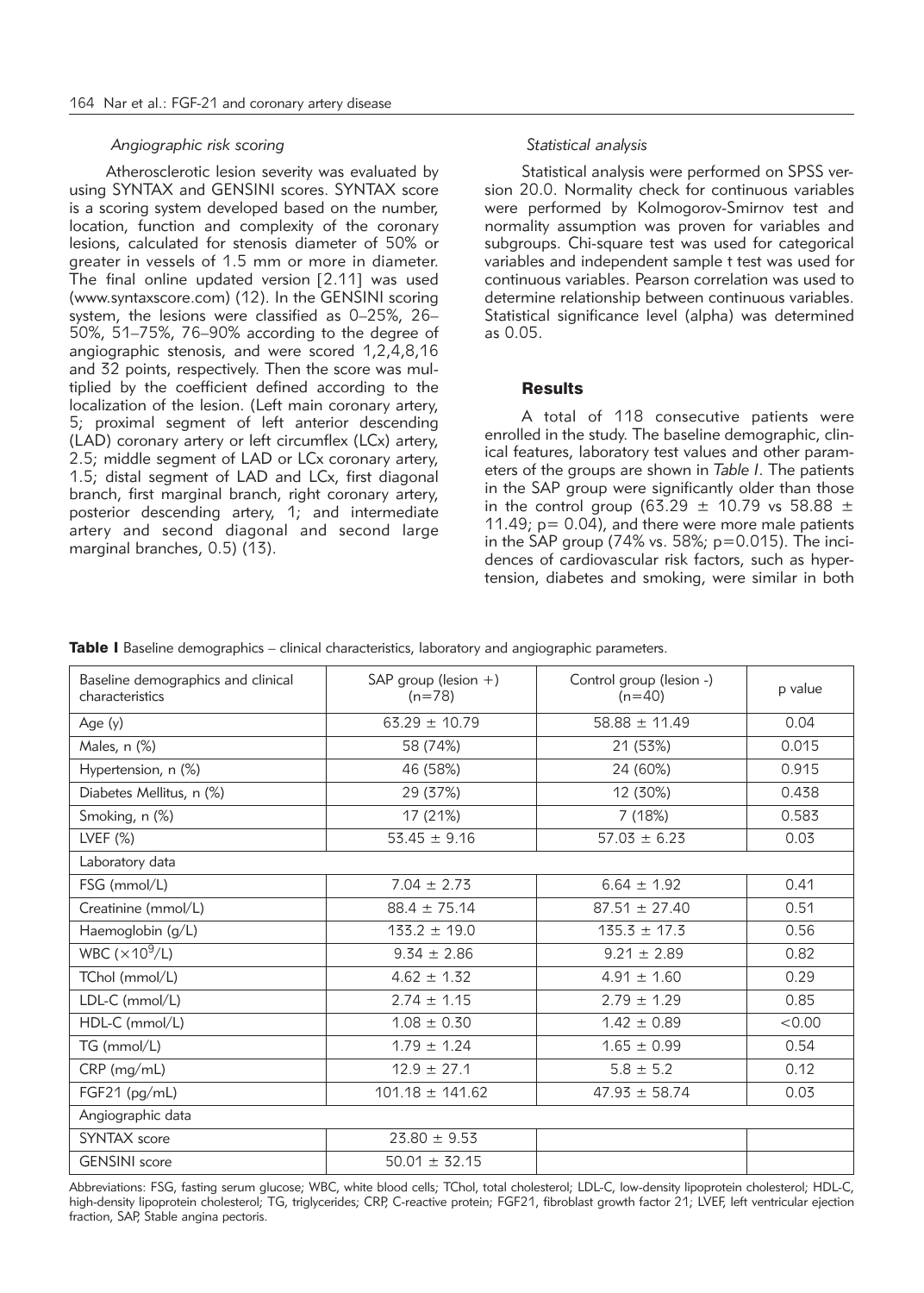

Figure 1 The comparison of serum FGF21 levels in both groups.

| <b>Table II</b> The correlation of FGF21 levels with baseline clini- |
|----------------------------------------------------------------------|
| cal, biochemical, hemorheological and other parameters.              |

| FGF21          | Correlation | Sig. (2-tailed) |  |
|----------------|-------------|-----------------|--|
| Age            | 0.147       | 0.232           |  |
| LVEF           | $-0.075$    | 0.544           |  |
| <b>WBC</b>     | 0.129       | 0.293           |  |
| Hemoglobin     | 0.046       | 0.707           |  |
| <b>FSG</b>     | $-0.074$    | 0.547           |  |
| Creatinin      | $-0.103$    | 0.402           |  |
| <b>TChol</b>   | 0.046       | 0.712           |  |
| LDL-C          | 0.007       | 0.956           |  |
| HDL-C          | $-0.272*$   | 0.026           |  |
| TG             | $-0.082$    | 0.510           |  |
| <b>CRP</b>     | $-0.081$    | 0.512           |  |
| <b>SYNTAX</b>  | 0.146       | 0.234           |  |
| <b>GENSINI</b> | 0.211       | 0.084           |  |

Abbreviations: FSG, fasting serum glucose; WBC, white blood cells; TChol, total cholesterol; LDL-C, low-density lipoprotein cholesterol; HDL-C, high-density lipoprotein cholesterol; TG, triglycerides; CRP, C-reactive protein; FGF21, fibroblast growth factor 21; LVEF, left ventricular ejection fraction

groups ( $p > 0.05$ ). LVEF was different between the SAP and control groups (53.45  $\pm$  9.16% vs. 57.03  $\pm$ 6.23%, respectively;  $p = 0.03$ ), and the SAP group had lower serum HDL-C levels  $(41.57 \pm 11.40 \text{ vs.})$  $54.90 \pm 34.47$ ; p = 0.02).

Serum FGF21 levels of the SAP and control groups were measured as 101.18 ±141.62 pg /mL and  $47.93 \pm 58.74$  pg/mL, respectively, and showing significantly higher levels in the SAP group ( $p=$ 0.03), (*Figure 1*). Levels of another inflammatory bio-



Figure 2 The correlation between FGF21 levels and SYN-TAX score.



Figure 3 The correlation between FGF21 levels and GENSINI Risk score.

marker, CRP, were similar in both groups (12.9 ± 27.1) vs  $5.8 \pm 5.2$  mg/mL; p= 0.12). There was a significant and negative relationship between serum FGF21 and serum HDL-C levels based on correlation analysis (r = -0.272, p = 0.026), (*Table II*). The SYNTAX and GENSINI scores of the SAP group were 23.80 ± 9.53 and 50.01  $\pm$  32.15, respectively. However, there was no correlation between the CAD severity risk scores and serum FGF21 levels ( $r = 0.146$ ,  $p =$ 0.134 and  $r = 0.211$  and  $p = 0.084$ , respectively), (*Figures 2* and *3*).

#### **Discussion**

In this study, we evaluated the role of FGF21 in the diagnosis and severity of CAD. Although, we found a significant difference between the serum FGF21 levels and the diagnosis of CAD in the SAP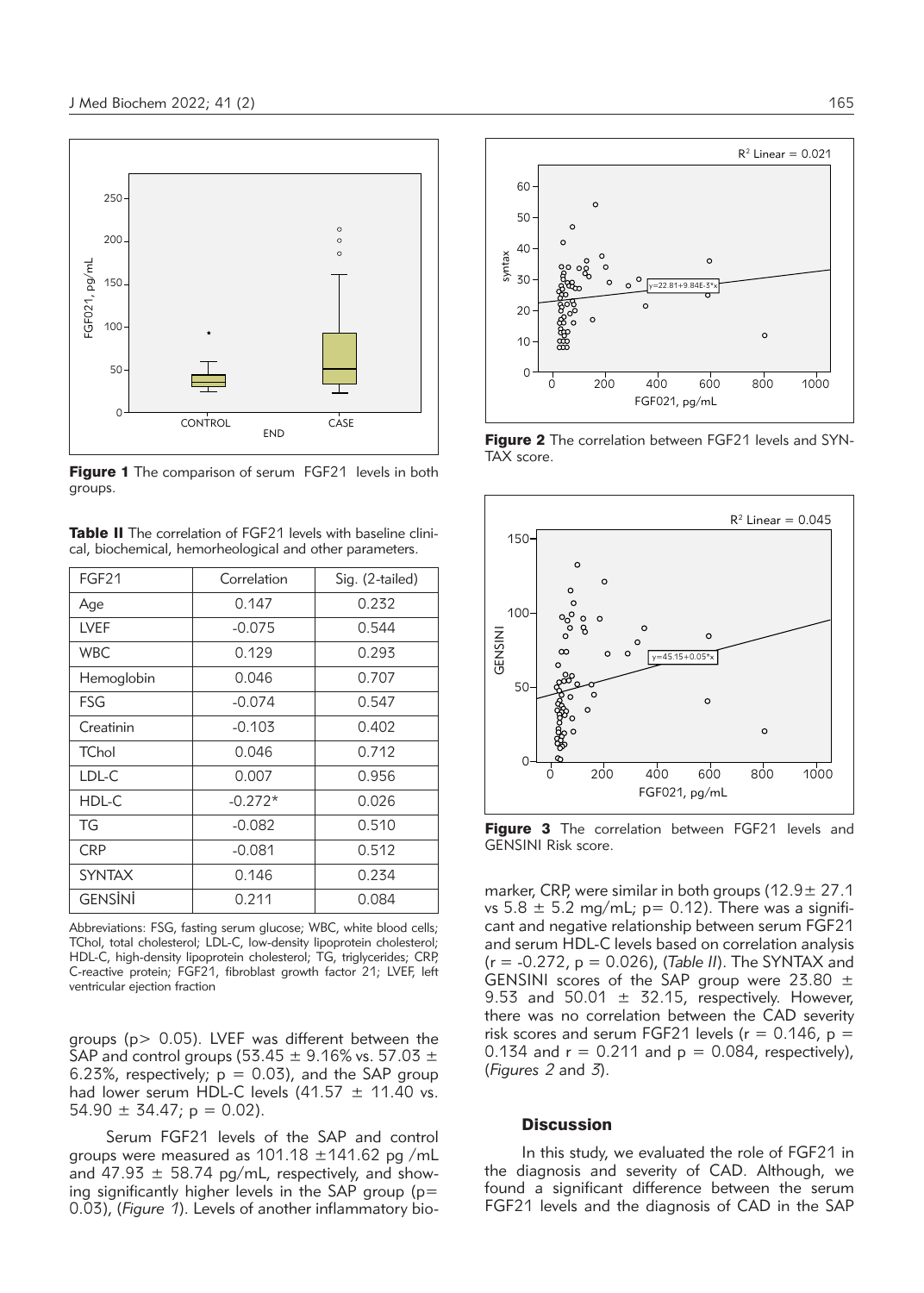and control groups, there was no correlation between the serum FGF21 levels and the SYNTAX and GENSINI scores.

Several studies have shown that serum FGF21 levels may increase in cardiovascular risk factors such as obesity, hypertension and type 2 diabetes. However, the results of human studies investigating the physiological functions of FGF21 have been inconsistent and contradictory (14, 15). In a study involving 253 Chinese patients, high serum FGF21 levels were an independent risk factor for CAD (8). An et al. (16) found that FGF21 levels increased in diabetic patients and high levels were associated with diabetic complications, including carotid plaques. In another study with 235 patients, the CAD group had higher serum FGF21 compared to non-CAD group (8). Consistent with these studies, we found a statistically significant difference between the serum FGF21 levels of the SAP and control groups. However, Lee et al. (17) did not find significant differences between serum FGF21 levels in patients with or without CAD, using coronary CT angiography to diagnose CAD. The authors explained that this result was due to group matchings in terms of body mass index, age, inflammatory, and lipid markers, and low serum FGF21 levels (17). A study that investigated the role of FGF21 in SAP found higher FGF21 levels (SAP:  $323.16 \pm 434.66$  vs. control: 266.46  $\pm$  417.13 pg/mL; p = 0.039), similar to our study; however, multiple regression analyses showed that FGF21 levels could not be used as a marker for SAP (18). In another study, serum FGF21 levels were found higher in patients with unstable angina pectoris than in the SAP and control group, and there was no difference between serum FGF21 levels in SAP and control subiects unlike to our study (19). This may be due to study design differences, heterogeneities in patients' cardiovascular risk profiles, insulin resistance, drug use, body mass index, visceral fat distribution, and gender distribution.

A few studies have investigated the relationship between CAD severity and FGF21. In a study of 417 patients, the serum FGF21 levels of the patients with CAD and without CAD were similar regardless of the presence of diabetes, and there was no association between the serum FGF21 levels and the severity of CAD defined by the number of stenotic vessels and segments (20). In Park et al. (21) study, no relationship was found between serum FGF21 levels and the severity of CAD determined by SYNTAX scores. In another study, Kim et al. (22) initially observed a significant correlation between serum FGF21 levels and GENSINI and EXTENT scores of 120 patients; however, in the final analysis, they found that there was no relationship between FGF21 levels and the risk scores in diabetic patients ( $r = 0.332$ ,  $p = 0.055$ ; and  $r =$ 0.296,  $p = 0.084$ , respectively). Similar to these studies, we did not find any relationship between serum FGF21 levels and SYNTAX and GENSINI scores.

In this study, we found a negative correlation between FGF21 levels and only HDL-C. No relationship was observed between FGF21 and parameters such as FSG, CRP, non-HDL-C lipid values, creatinine, and LVEF. Indeed, Matuszek et al. (23) confirmed that circulating FGF21 levels had a negative correlation with HDL-C. Similar to our study, Lee et al. (17) failed to demonstrate an association of serum FGF21 levels with FSG and CRP values, and suggested that higher FGF21 levels may be a reflection of hyperinsulinemia rather than high serum glucose levels.

# *Limitations of the study*

The main limitations of our study include its cross-sectional design, small sample, and failure to determine long-term prognoses. The correlation analysis results may also be affected by various uncorrected confounding factors of life. The study was also limited by the collection of blood samples during the stable period before angiography and the inability to measure FGF21 levels simultaneously with the occurrence of chest pain, as acute angina may increase serum FGF21 levels.

#### **Conclusion**

Although the serum FGF21 levels were different between patients with and without SAP in this study, there was no significant relationship between angiographic scores of CAD severity and FGF21 levels. One of the strengths of the study is that FGF21 levels, lipid profile, and coronary artery disease severity were evaluated simultaneously. However, larger studies are needed to determine the role of FGF21 in CAD development and progression.

# Conflict of interest statement

The authors reported no conflict of interest regarding the publication of this article.